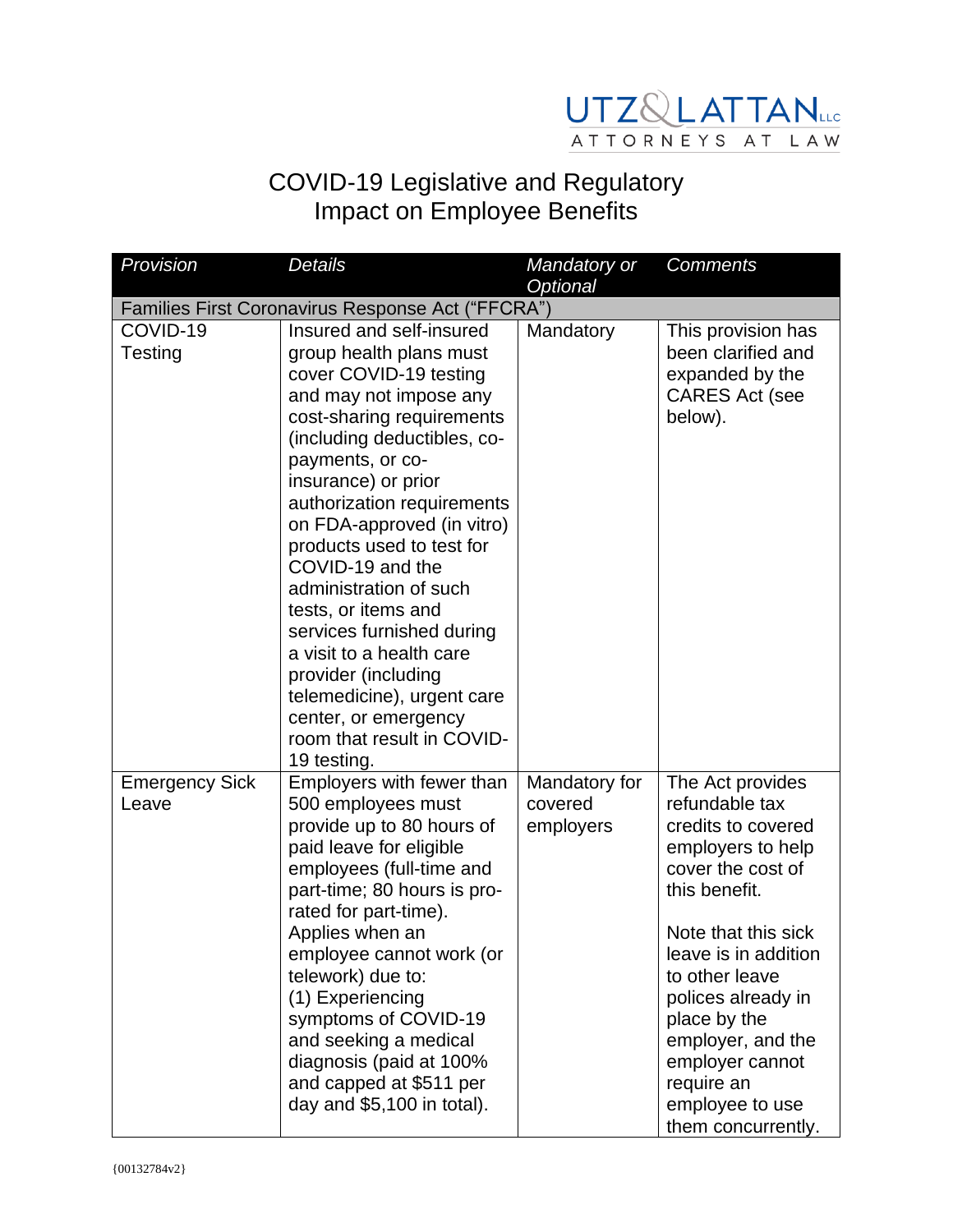|                      | (2) Subject to federal,<br>state, or local quarantine<br>or been told by health care<br>provider to self-quarantine<br>due to COVID-19 (paid at<br>100% and capped at \$511<br>per day and \$5,100 in<br>total) (or, in the case of an<br>employee who is assisting<br>or caring for an individual<br>who must self-quarantine,<br>paid at 2/3 the employee's<br>rate and capped at \$200<br>per day and \$2,000 in<br>total). (3) Caring for a child<br>if school/childcare provider<br>is unavailable due to<br>COVID-19 precautions<br>(paid at 2/3 the<br>employee's rate and<br>capped at \$200 per day<br>and \$2,000 in total).<br>(4) Experiencing any other<br>substantially similar<br>condition specified by the<br>Secretary of HHS (paid at<br>2/3 the employee's rate<br>and capped at \$200 per<br>day and \$2,000 in total). |                          | The DOL has<br>clarified that in<br>determining<br>whether related<br>employers are<br>under the 500-<br>employee<br>threshold, the<br><b>FMLA</b> joint<br>employer and<br>integrated employer<br>rules are used. |
|----------------------|----------------------------------------------------------------------------------------------------------------------------------------------------------------------------------------------------------------------------------------------------------------------------------------------------------------------------------------------------------------------------------------------------------------------------------------------------------------------------------------------------------------------------------------------------------------------------------------------------------------------------------------------------------------------------------------------------------------------------------------------------------------------------------------------------------------------------------------------|--------------------------|--------------------------------------------------------------------------------------------------------------------------------------------------------------------------------------------------------------------|
| <b>Expanded FMLA</b> | Also applies to employers                                                                                                                                                                                                                                                                                                                                                                                                                                                                                                                                                                                                                                                                                                                                                                                                                    | Mandatory for<br>covered | This is essentially a                                                                                                                                                                                              |
| Leave                | with fewer than 500<br>employees and provides<br>expanded FMLA leave<br>and job protection if an<br>employee is unable to<br>work (or telework)                                                                                                                                                                                                                                                                                                                                                                                                                                                                                                                                                                                                                                                                                              | employers                | new category of<br><b>FMLA leave for lack</b><br>of childcare due to<br>the COVID-19<br>crisis.                                                                                                                    |
|                      | because they must care<br>for a child (under age 18)<br>when school or a care<br>provider is closed due to a<br>COVID-19 emergency.<br>The first ten days of the                                                                                                                                                                                                                                                                                                                                                                                                                                                                                                                                                                                                                                                                             |                          | This provision is<br>only applicable to<br>employees with at<br>least 30 days'<br>tenure.                                                                                                                          |
|                      | FMLA leave may be<br>unpaid (but note the new<br>emergency sick leave may<br>apply), but employees<br>may elect to use accrued<br>vacation, sick, or other                                                                                                                                                                                                                                                                                                                                                                                                                                                                                                                                                                                                                                                                                   |                          | As with the<br>emergency sick<br>leave, the Act<br>provides refundable<br>tax credits to<br>covered employers                                                                                                      |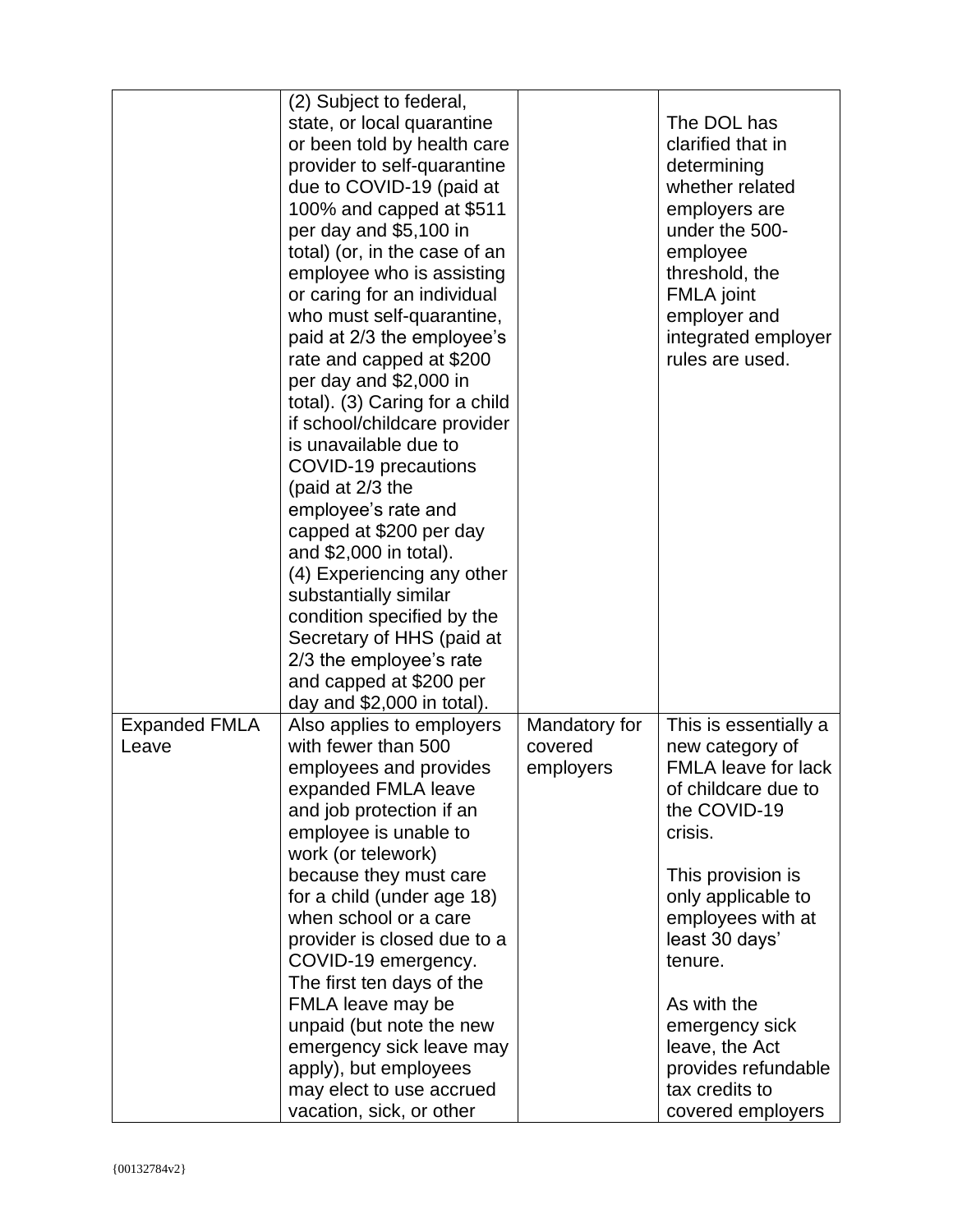|                                                 | leave during this period.<br>After the initial 10-day<br>period, employers must<br>pay at least 2/3 of an<br>employee's regular wages<br>(capped at \$200 per day<br>and \$10,000 total for the<br>duration of the leave).                                                                                                                                                                                                                                                                                                                                                                                                                                                                                                                                                                                                                                                                        |          | to offset the cost of<br>this benefit.                                                                                                                                                                                                                                                     |
|-------------------------------------------------|---------------------------------------------------------------------------------------------------------------------------------------------------------------------------------------------------------------------------------------------------------------------------------------------------------------------------------------------------------------------------------------------------------------------------------------------------------------------------------------------------------------------------------------------------------------------------------------------------------------------------------------------------------------------------------------------------------------------------------------------------------------------------------------------------------------------------------------------------------------------------------------------------|----------|--------------------------------------------------------------------------------------------------------------------------------------------------------------------------------------------------------------------------------------------------------------------------------------------|
|                                                 | There are formulas for<br>calculating payments due                                                                                                                                                                                                                                                                                                                                                                                                                                                                                                                                                                                                                                                                                                                                                                                                                                                |          |                                                                                                                                                                                                                                                                                            |
|                                                 | to employees with<br>irregular schedules.                                                                                                                                                                                                                                                                                                                                                                                                                                                                                                                                                                                                                                                                                                                                                                                                                                                         |          |                                                                                                                                                                                                                                                                                            |
|                                                 | Coronavirus Aid Relief and Economic Security Act ("CARES Act")                                                                                                                                                                                                                                                                                                                                                                                                                                                                                                                                                                                                                                                                                                                                                                                                                                    |          |                                                                                                                                                                                                                                                                                            |
| Coronavirus-<br>Related<br><b>Distributions</b> | Retirement plans may<br>allow "qualified<br>individuals" to take<br>distributions of up to<br>\$100,000 until December<br>31, 2020, without being<br>subject to the 10% early<br>distribution penalty or<br>mandatory withholding.<br>Participants may elect to<br>spread taxes over three<br>years. Additionally,<br>distributed amounts may<br>be re-contributed to a<br>retirement plan or an IRA<br>during the three-year<br>period following the<br>distribution. Qualified<br>individuals include those<br>diagnosed with COVID-19,<br>whose spouse or<br>dependent has been<br>diagnosed, or who<br>experience adverse<br>financial consequences<br>due to being quarantined,<br>furloughed, laid off,<br>reduced work hours, lack<br>of childcare, or other<br>factors determined by the<br>Department of Treasury.<br>A participant may self-<br>certify as to his/her<br>qualification. | Optional | These distributions<br>may be made<br>available under any<br>type of qualified<br>retirement plan, but<br>would have limited<br>applicability to a<br>defined benefit<br>plan.<br>These coronavirus-<br>related distributions<br>are separate from<br>traditional hardship<br>withdrawals. |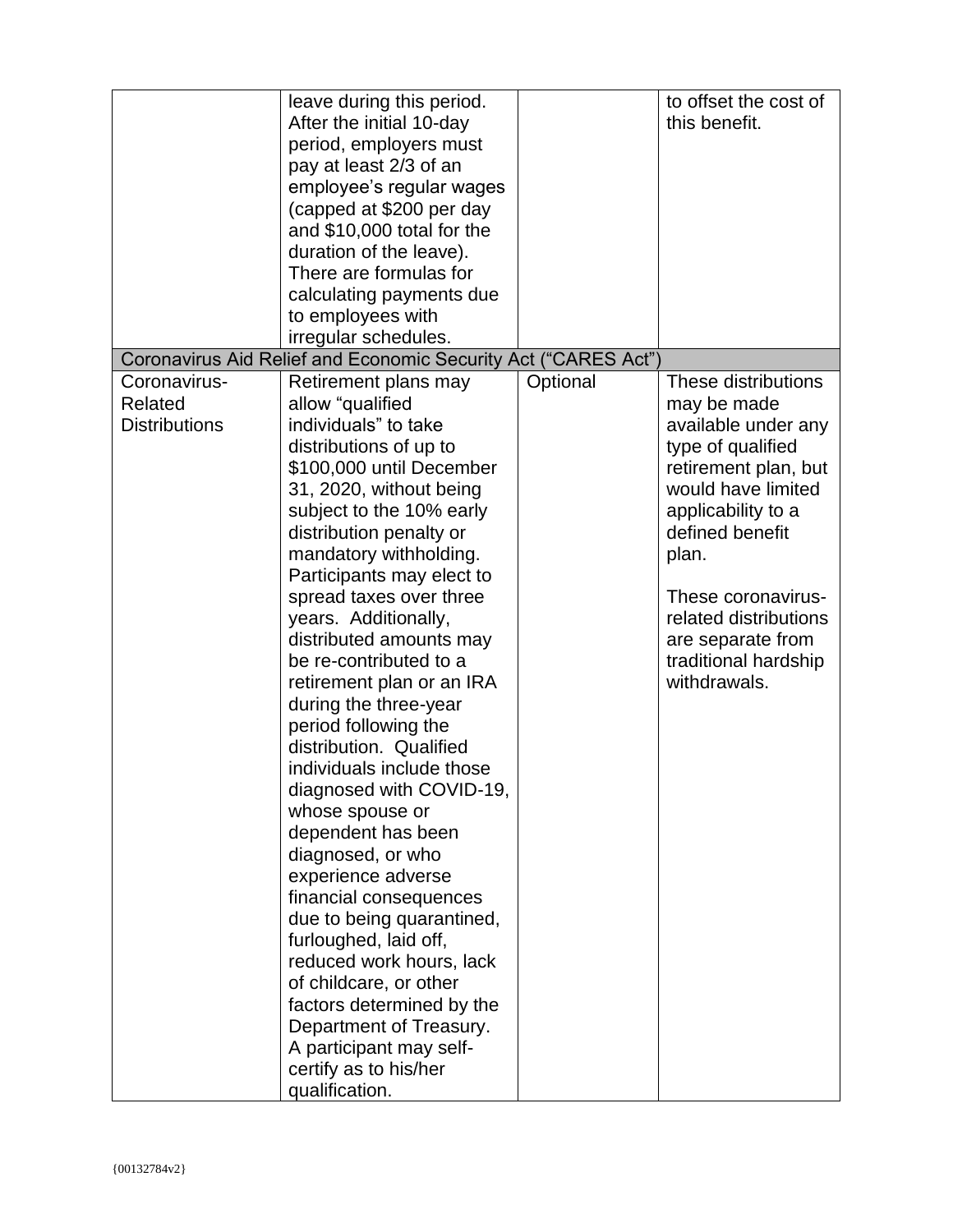| Expanded<br>Participant Loan<br><b>Amounts</b>           | Legal limit on participant<br>loans to qualified<br>individuals is increased to<br>\$100,000 and 100% of<br>vested account balance<br>(previously \$50,000 and<br>50%). Applicable to loans<br>through December 31,<br>2020. | Optional  | Unlike the<br>coronavirus-related<br>distribution<br>provision, this one<br>is not explicitly<br>clear on whether a<br>participant may<br>self-certify as to<br>his/her qualified<br>status. More<br>guidance is<br>expected.                                                                                                                                                                                     |
|----------------------------------------------------------|------------------------------------------------------------------------------------------------------------------------------------------------------------------------------------------------------------------------------|-----------|-------------------------------------------------------------------------------------------------------------------------------------------------------------------------------------------------------------------------------------------------------------------------------------------------------------------------------------------------------------------------------------------------------------------|
| Participant Loan<br>Payment<br>Suspension<br>Provisions  | Outstanding loan<br>payments through<br>December 31, 2020, may<br>be delayed for one year by<br>qualified individuals.<br>Interest continues to<br>accrue and remaining<br>payments will be re-<br>amortized.                | Optional  | This applies to pre-<br>existing loans as<br>well as new loans.                                                                                                                                                                                                                                                                                                                                                   |
| Waiver of<br>Required<br>Minimum<br><b>Distributions</b> | Defined contribution plans<br>and IRAs may allow<br>participants to waive<br>required minimum<br>distributions (RMDs)<br>otherwise required to be<br>made in 2020.                                                           | Optional  | This provision is not<br>limited to<br>participants directly<br>affected by COVD-<br>19. It is similar to a<br>provision enacted<br>for the 2008-9<br>financial crisis.<br>This provision is not<br>applicable to<br>defined benefit<br>plans.<br>Guidance is<br>expected from the<br>IRS with respect to<br><b>RMDs that were</b><br>already made in<br>2020 before the<br>enactment of the<br><b>CARES Act.</b> |
| COVID-19<br>Testing                                      | Requires group health<br>plans to provide coverage<br>for COVID-19 diagnostic<br>testing with no cost-<br>sharing, prior                                                                                                     | Mandatory | Expands on<br>FFCRA provision to<br>include tests that<br>are FDA-approved,<br>for which FDA                                                                                                                                                                                                                                                                                                                      |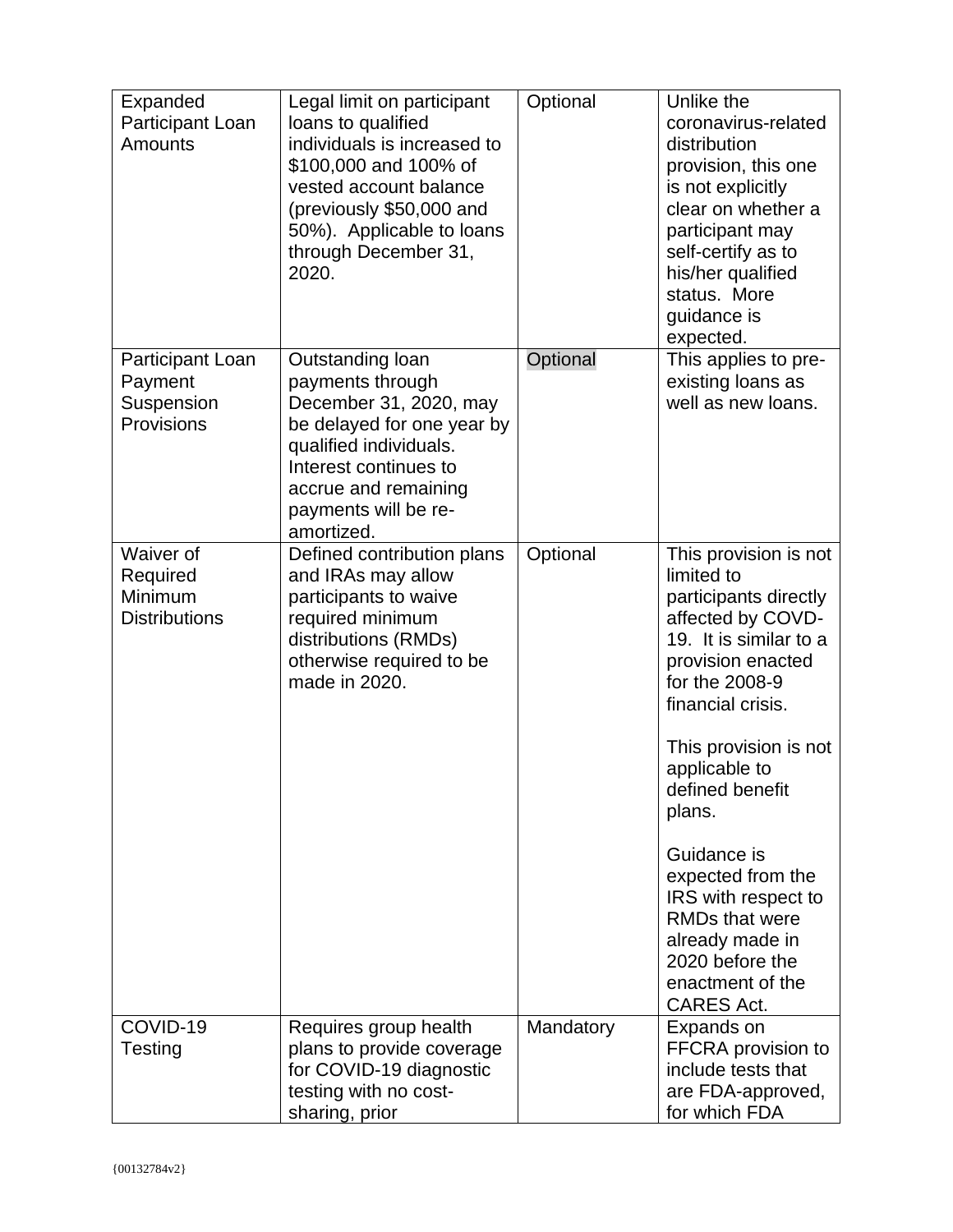|                                                                                         | authorization, or medical<br>management<br>requirements. Also<br>mandates that<br>reimbursement is at the<br>negotiated rate or the<br>provider's posted rate.                                                                                                                                                                                                                                                                |           | emergency use<br>authorization is<br>requested, tests<br>developed by a<br>state, or other tests<br>approved by the<br>Secretary of HHS.<br>Recent guidance<br>indicates this<br>coverage applies<br>both in-network and<br>out-of-network.<br>This does not cover<br>treatment for |
|-----------------------------------------------------------------------------------------|-------------------------------------------------------------------------------------------------------------------------------------------------------------------------------------------------------------------------------------------------------------------------------------------------------------------------------------------------------------------------------------------------------------------------------|-----------|-------------------------------------------------------------------------------------------------------------------------------------------------------------------------------------------------------------------------------------------------------------------------------------|
| COVID-19<br>Vaccines                                                                    | Requires group health<br>plans and insurer to cover<br>coronavirus preventive<br>services (e.g., vaccines) at<br>100% without cost sharing<br>under Affordable Care Act<br>preventive care.                                                                                                                                                                                                                                   | Mandatory | COVID-19.<br>Coverage is<br>required within 15<br>days after<br>recommendation as<br>preventive care.                                                                                                                                                                               |
| Telemedicine<br><b>Expansion for</b><br><b>High Deductible</b><br><b>Health Plans</b>   | High deductible health<br>plans (HDHPs) may cover<br>telemedicine services<br>before deductible is<br>reached for individuals<br>who contribute to health<br>savings accounts (HSAs).<br>This provision is in effect<br>through December 31,<br>2021, and may be applied<br>retroactively to January 1,<br>2020 (this is a change per<br>Notice 2020-29; the Act<br>previously indicated it was<br>effective March 27, 2020.) | Optional  | Prior to enactment<br>of the CARES Act,<br>the IRS had issued<br>a notice permitting<br>testing and<br>treatment of<br>COVID-19<br>(including<br>telemedicine)<br>without deductible<br>within an HDHP.<br>The CARES Act<br>expanded that to<br>include all<br>telehealth services. |
| Over-the-Counter<br>Drugs and<br><b>Menstrual Care</b><br>Products under<br><b>FSAs</b> | <b>Health Flexible Spending</b><br>Accounts (FSAs) may now<br>reimburse over-the-<br>counter drugs and<br>menstrual care products<br>without a prescription.                                                                                                                                                                                                                                                                  | Optional  | This provision<br>applies to amounts<br>paid on or after<br>January 1, 2020.<br>Plan sponsors<br>wishing to adopt<br>this change may<br>need to amend                                                                                                                               |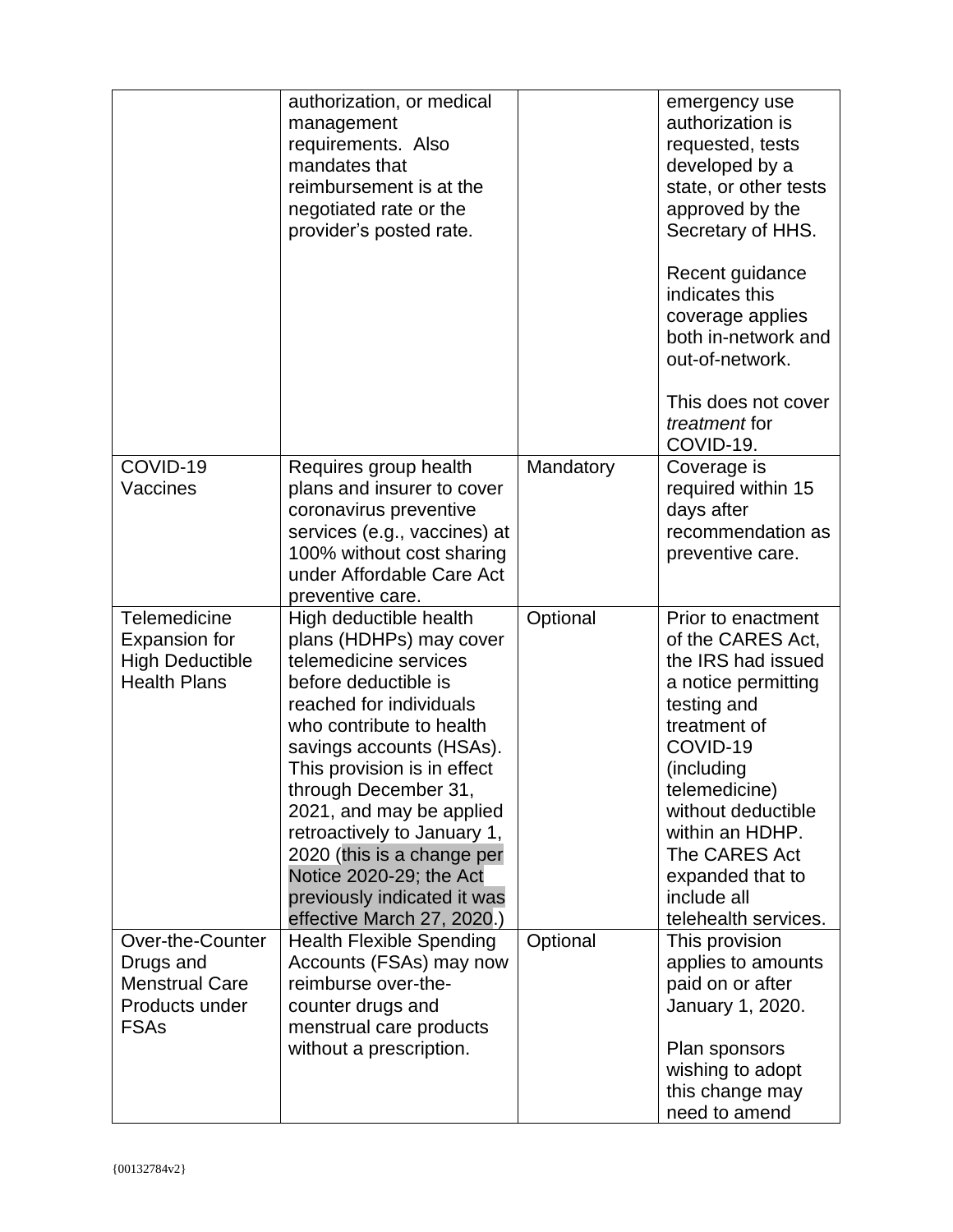|                                                                          |                                                                                                                                                                                                                                                                                |           | their cafeteria<br>(FSA) plans quickly<br>and communicate<br>the change to<br>participants.<br>This change is also<br>applicable to health<br>savings accounts<br>(HSAs), health<br>reimbursement<br>arrangements<br>(HRAs), and Archer<br>MSA <sub>s</sub> . |
|--------------------------------------------------------------------------|--------------------------------------------------------------------------------------------------------------------------------------------------------------------------------------------------------------------------------------------------------------------------------|-----------|---------------------------------------------------------------------------------------------------------------------------------------------------------------------------------------------------------------------------------------------------------------|
| <b>Defined Benefit</b><br><b>Funding Relief</b>                          | Single employer defined<br>benefit plans may utilize<br>two forms of relief: (1)<br>minimum required<br>contributions are not due<br>until January 1, 2021, and<br>(2) the plan's adjusted<br>funding target attainment<br>percentage (AFTAP) for<br>2019 can be used for 200. | Optional  | Note that if a plan<br>takes advantage of<br>the delayed<br>minimum required<br>contribution due<br>date, interest will<br>still accrue from the<br>original date of the<br>minimum required<br>contribution until<br>the date it is<br>actually made.        |
| <b>Student Loan</b><br>Repayments                                        | Employers who offer<br>educational assistance<br>programs may make<br>student loan payments up<br>to \$5,250 per employee<br>on a tax-free basis.                                                                                                                              | Optional  | An educational<br>assistance program<br>under Section 127<br>of the Tax Code is<br>required.<br>This is applicable<br>only for payments<br>after March 27,<br>2020, through<br>December 31,<br>2020.                                                          |
|                                                                          | <b>DOL and Treasury Regulatory Guidance</b>                                                                                                                                                                                                                                    |           |                                                                                                                                                                                                                                                               |
| Extension of<br><b>COBRA Election</b><br>and Payment<br><b>Deadlines</b> | Department of Labor and<br>Treasury issued guidance<br>relaxing election and<br>payment deadlines<br>relating to COBRA for the<br>period from March 1,<br>2020, through an as yet-<br>to-be-determined end date<br>for the COVID-19                                            | Mandatory | Although the new<br>guidance is<br>intended to assist<br>individuals who<br>lose coverage<br>during this time of<br>medical and<br>economic<br>uncertainty,                                                                                                   |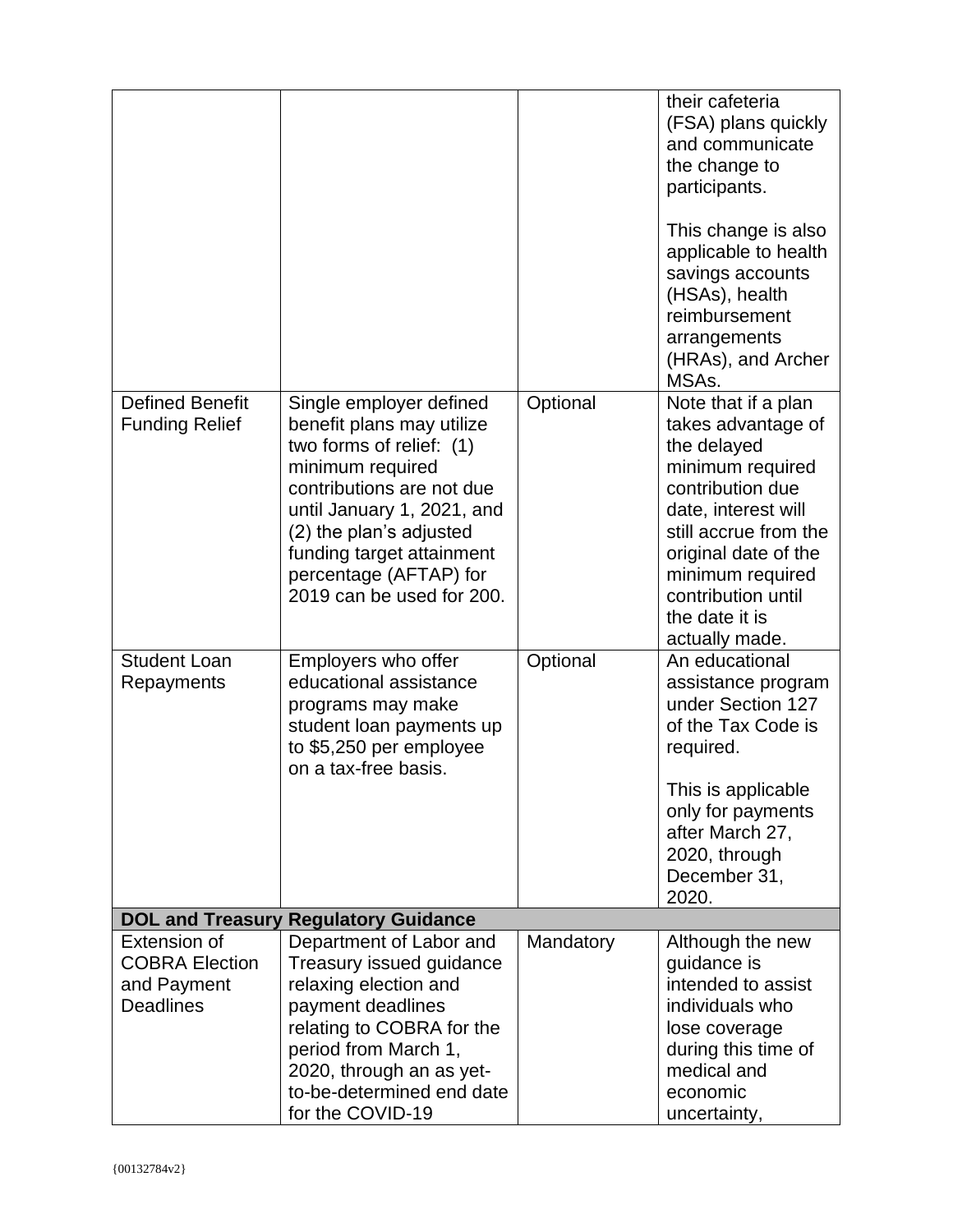|                                                                | "Outbreak Period" (60<br>days after the end of the<br>COVID-19 national<br>emergency).<br>An example in the<br>guidance presumes the<br>end of the COVID-19<br>national emergency as<br>April 30, 2020, with the<br><b>Outbreak Period ending</b><br>60 days later on June 29,<br>2020. In this example, an<br>individual who is<br>terminated during the<br>Outbreak Period has until<br>August 28, 2020 to elect<br>COBRA coverage. This<br>means someone who lost<br>group health plan<br>coverage in March or April<br>2020 would have until<br>August 28, 2020 to make<br>a COBRA election and<br>another 45 days (until |           | employers face<br>increased<br>complexity of<br>administering<br>medical claims<br>during the extended<br>election and<br>payment period,<br>and may have to<br>pay claims that<br>might not have<br>been the<br>responsibility of the<br>employer's group<br>health plan, had<br>individuals been<br>required to elect<br>and pay for COBRA<br>under the old<br>deadlines.<br>Plan sponsors<br>should contact their<br><b>COBRA and health</b><br>plan vendors to |
|----------------------------------------------------------------|-------------------------------------------------------------------------------------------------------------------------------------------------------------------------------------------------------------------------------------------------------------------------------------------------------------------------------------------------------------------------------------------------------------------------------------------------------------------------------------------------------------------------------------------------------------------------------------------------------------------------------|-----------|--------------------------------------------------------------------------------------------------------------------------------------------------------------------------------------------------------------------------------------------------------------------------------------------------------------------------------------------------------------------------------------------------------------------------------------------------------------------|
| <b>Extended ERISA</b><br>Claims and<br><b>Appeals Deadline</b> | <b>COBRA</b> premium<br>payment.<br>Deadlines for participants<br>and beneficiaries to make<br>claims for benefits,<br>appeals, and external<br>reviews, are extended<br>during the period from<br>March 1, 2020, through<br>the end of the COVID-19<br><b>Outbreak Period (see</b><br>above under COBRA<br>extension).                                                                                                                                                                                                                                                                                                       | Mandatory | extended<br>deadlines.<br>Note that this<br>applies to health<br>FSAs as well as<br>other ERISA health<br>and welfare plans.                                                                                                                                                                                                                                                                                                                                       |
| Cafeteria Plan<br><b>Mid-Year Election</b><br>Changes          | Plan sponsors may allow<br>participants to make mid-<br>year election changes<br>during the remainder of<br>the 2020 calendar year.<br>Permissible changes<br>include changes with                                                                                                                                                                                                                                                                                                                                                                                                                                            | Optional  | Only prospective<br>changes are<br>allowed.<br>Plan sponsors<br>considering mid-<br>year new                                                                                                                                                                                                                                                                                                                                                                       |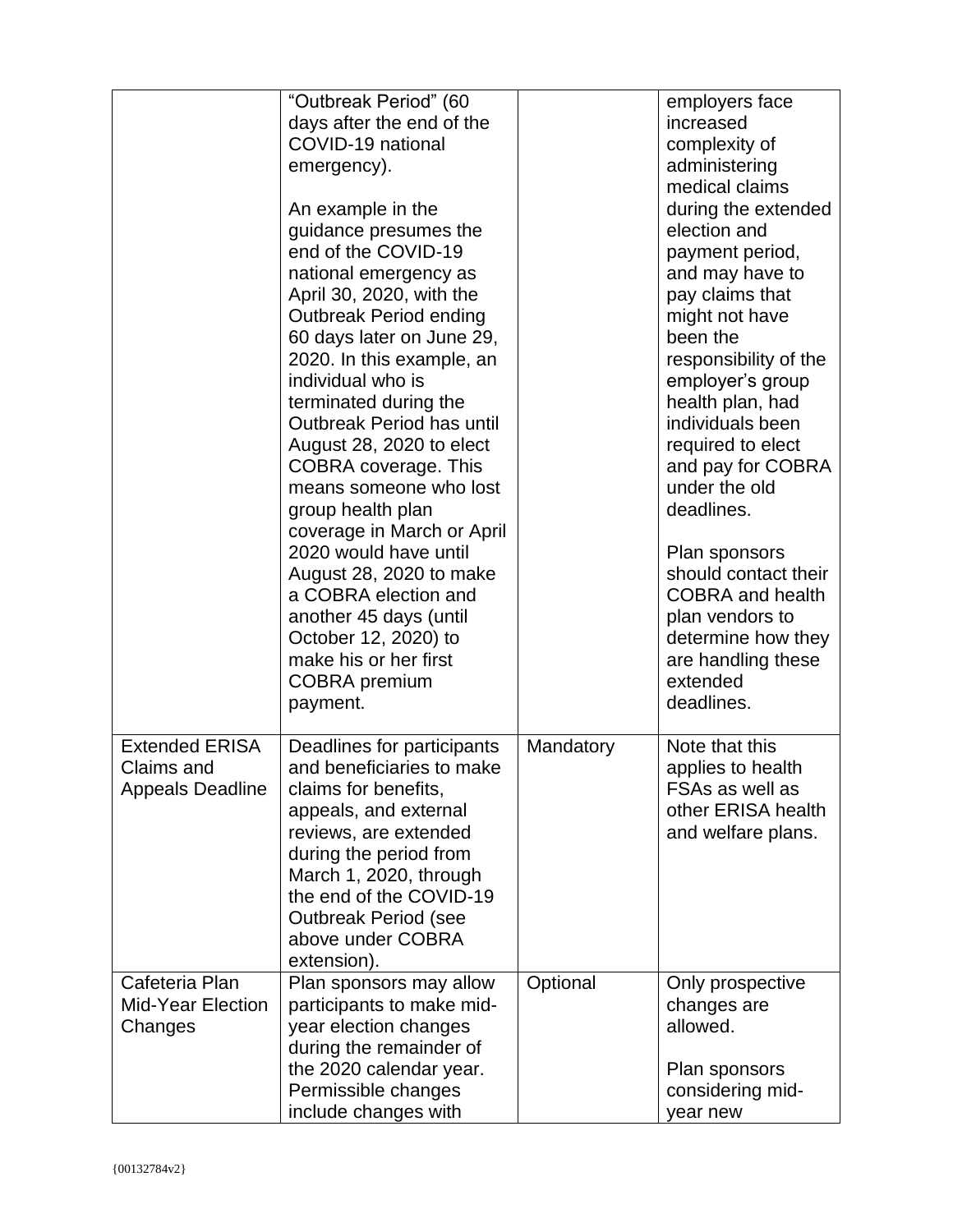|                                                                           | respect to employer-<br>sponsored health<br>coverage, contributions to<br>a health FSA account, or<br>contributions to a<br>dependent care<br>account. The election<br>changes can include<br>making a new election for<br>employer-sponsored<br>health coverage (e.g., an<br>initial election for someone<br>who previously declined<br>coverage), revoking an<br>existing election in<br>employer-sponsored<br>health coverage (but the<br>participant must attest<br>he/she is enrolled in or is<br>immediately enrolling in<br>other health coverage),<br>and revoking or making a<br>new election under a<br>health FSA or dependent<br>care account (including<br>increasing or decreasing<br>the amounts). |          | enrollments into a<br>health plan may<br>wish to consider the<br>possibility of<br>adverse selection<br>by participants who<br>did not elect<br>coverage during the<br>last open<br>enrollment.<br>Permitting mid-year<br>changes to health<br><b>FSAs and</b><br>dependent care<br>accounts may be<br>helpful to<br>employees who<br>may have<br>postponed medical<br>procedures or not<br>used planned<br>childcare during the<br>COVID-19 stay-at-<br>home period. |
|---------------------------------------------------------------------------|-------------------------------------------------------------------------------------------------------------------------------------------------------------------------------------------------------------------------------------------------------------------------------------------------------------------------------------------------------------------------------------------------------------------------------------------------------------------------------------------------------------------------------------------------------------------------------------------------------------------------------------------------------------------------------------------------------------------|----------|-----------------------------------------------------------------------------------------------------------------------------------------------------------------------------------------------------------------------------------------------------------------------------------------------------------------------------------------------------------------------------------------------------------------------------------------------------------------------|
| Cafeteria Plan<br><b>Grace Period</b><br><b>Extended Claims</b><br>Period | A plan with a grace period<br>ending in 2020 may<br>extend the claims period<br>for amounts remaining at<br>the end of the grace<br>period to include<br>expenses incurred through<br>the end of 2020.                                                                                                                                                                                                                                                                                                                                                                                                                                                                                                            | Optional | This change is only<br>applicable to plans<br>utilizing a grace<br>period ending in<br>2020 (i.e., March<br>15, 2020).                                                                                                                                                                                                                                                                                                                                                |
| Increase in<br>Cafeteria Plan<br>Carryover<br>Amount                      | The carryover amount for<br>health savings accounts<br>has been increased from<br>\$500 to \$550 for 2020.                                                                                                                                                                                                                                                                                                                                                                                                                                                                                                                                                                                                        | Optional | This reflects an<br>indexing for<br>inflation but<br>generally will<br>require a plan<br>amendment for<br>plans with the \$500<br>carryover amount<br>built in. The<br>amendment can be<br>adopted any time                                                                                                                                                                                                                                                           |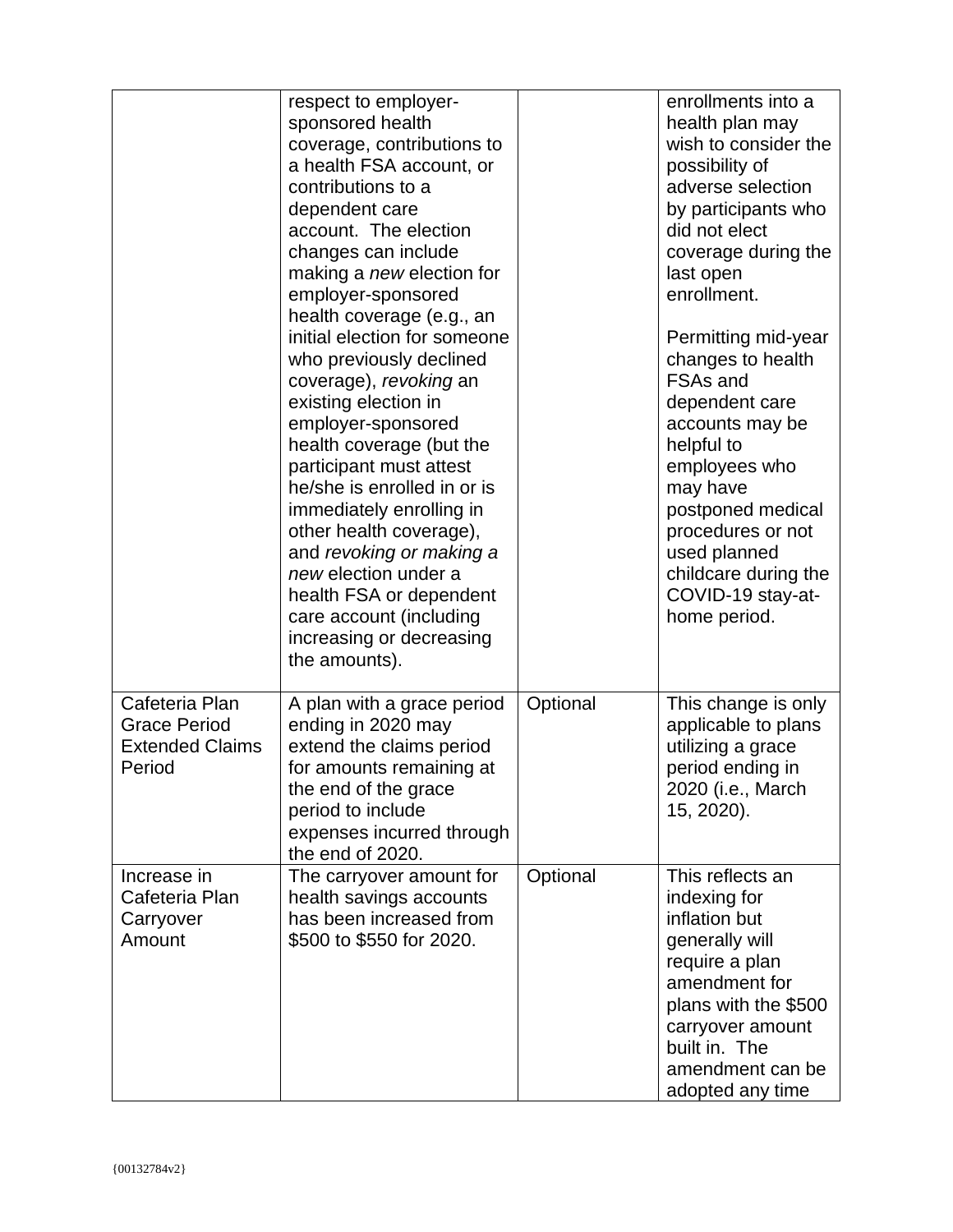|                                                                                     |                                                                                                                                                                                                                                                                                                                                           |           | before the end of                                                                                                                                                                                                                                                                                                                                                                                                                                                                                                                                                                                                                                                                                                                                                    |
|-------------------------------------------------------------------------------------|-------------------------------------------------------------------------------------------------------------------------------------------------------------------------------------------------------------------------------------------------------------------------------------------------------------------------------------------|-----------|----------------------------------------------------------------------------------------------------------------------------------------------------------------------------------------------------------------------------------------------------------------------------------------------------------------------------------------------------------------------------------------------------------------------------------------------------------------------------------------------------------------------------------------------------------------------------------------------------------------------------------------------------------------------------------------------------------------------------------------------------------------------|
|                                                                                     |                                                                                                                                                                                                                                                                                                                                           |           | the 2021 plan year.                                                                                                                                                                                                                                                                                                                                                                                                                                                                                                                                                                                                                                                                                                                                                  |
| <b>Relief for</b><br>Disclosure,<br>Notice, and<br>Contribution<br><b>Deadlines</b> | DOL has provided limited<br>relief from deadlines for<br>participant disclosures and<br>notices, loan and<br>distribution procedures,<br>and temporary delays in<br>depositing participant<br>contributions.<br>Relief extends from March<br>1, 2020, until the end of<br><b>Outbreak Period (see</b><br>above under COBRA<br>extension). | Available | The relief for<br>distribution of<br>disclosures and<br>notices is "good<br>faith relief," so a<br>plan sponsor must<br>act in good faith to<br>distribute notices as<br>soon as<br>administratively<br>practicable<br>(including by<br>electronic<br>distribution if<br>appropriate).<br>Disclosures and<br>notices covered by<br>the relief include<br>SPDs, SMMs,<br>SARs, etc. (Specific<br>guidance is also<br>provided with<br>respect to blackout<br>notices.)<br>Delays in<br>depositing<br>participant<br>contributions and<br>loan payments<br>must be due to the<br>COVID-19 crisis.<br>Relief for delays in<br>forwarding<br>contributions and<br>loan repayments is<br>a DOL non-<br>enforcement policy<br>and does not<br>preclude IRS<br>enforcement. |
|                                                                                     |                                                                                                                                                                                                                                                                                                                                           |           |                                                                                                                                                                                                                                                                                                                                                                                                                                                                                                                                                                                                                                                                                                                                                                      |
| <b>Relief for</b><br>Authorization of                                               | DOL guidance provides                                                                                                                                                                                                                                                                                                                     | Available | Note that this relief                                                                                                                                                                                                                                                                                                                                                                                                                                                                                                                                                                                                                                                                                                                                                |
| Plan Loans and                                                                      | that if a retirement plan                                                                                                                                                                                                                                                                                                                 |           | if applicable only to                                                                                                                                                                                                                                                                                                                                                                                                                                                                                                                                                                                                                                                                                                                                                |
|                                                                                     | fails to follow the plan's                                                                                                                                                                                                                                                                                                                |           | DOL rules, and                                                                                                                                                                                                                                                                                                                                                                                                                                                                                                                                                                                                                                                                                                                                                       |
| <b>Distributions</b>                                                                | procedural requirements                                                                                                                                                                                                                                                                                                                   |           | does not extend to                                                                                                                                                                                                                                                                                                                                                                                                                                                                                                                                                                                                                                                                                                                                                   |